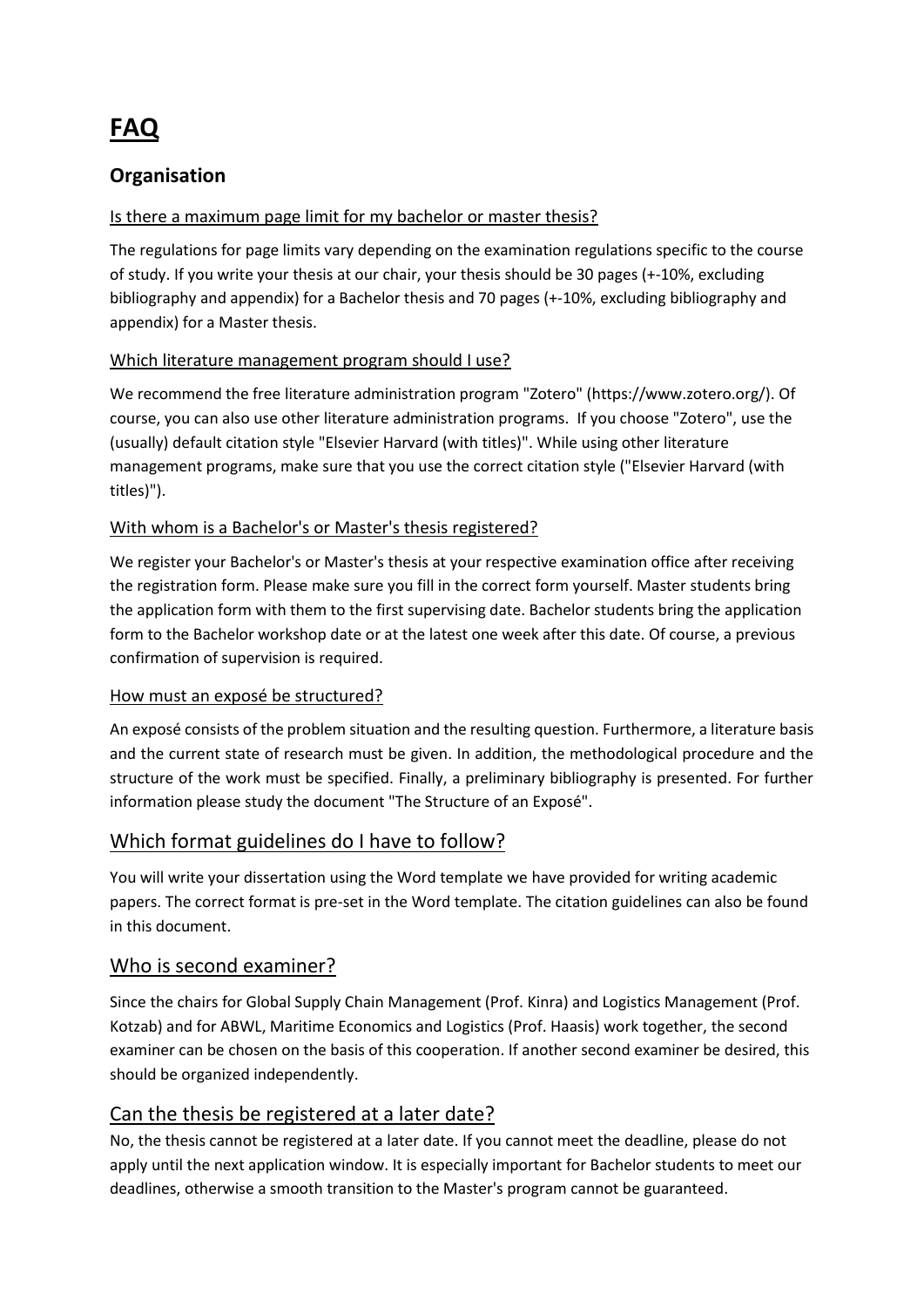# **Preparation of a final thesis**

#### What elements does a scientific work consist of?

In general, a scientific paper consists of the chapters (1) Introduction, (2) Theoretical background, (3) Methodology, (4) Presentation of results, (5) Discussion, (6) Conclusion and outlook. The naming of the individual chapters may vary and, if necessary, chapters (3) and (4) may be summarized. Other important contents can be found in the Word format template. For further information please study the set of slides for scientific work provided by us.

#### How do I approach a scientific paper in a meaningful way?

First of all, especially at the beginning, it is helpful for you to deal with the scientific literature in your subject area. You should ask yourself various questions such as Which topic am I interested in in general? What are my strengths and weaknesses? Which problems exist in my field of interest? Which of them have not yet been solved? Which methods have been used so far and which have not? Is my idea relevant or not in this field of research?

But not only the literature on the topic area can be interesting. Furthermore, conversations with friends, relatives and work colleagues who have already experienced problems in these areas can help you. Not seldom interesting topics have already emerged from such conversations and observations of practice and environment.

Once you have defined your subject area, you should use the time from now on to work through the literature and put down your idea in an exposé.

#### How do I choose a suitable methodical approach for my research project?

First of all, a distinction must be made between a deductive and an inductive procedure. Do I try to solve the problem to be investigated by inferring from general to individual cases or vice versa? What kind of data do I need to collect? Is it primary data (which I collect myself) or secondary data (which I can extract from databases). Furthermore, a distinction must be made as to whether the required data is qualitative or quantitative. Once I have made these distinctions, I select a suitable method to collect the desired type of data.

The following scientific papers can give a guideline for the procedure of a methodical literature search:

- "What literature review is not: diversity, boundaries and recommendations" (Rowe, 2014, URL: https://link.springer.com/article/10.1057/ejis.2014.7, accessed on 05.02.2018)
- "Conducting Research Literature Reviews" (Fink, 2005, URL: https://suche.suub.unibremen.de/peid=B57781589&LAN=DE&CID=&index=L&Hitnr=1&dtyp=D&rtyp=a&Exemplar=1%0 A%09%09%09%09%09%09%09, access SUUB on 05.02.2018)
- "From a literature review to a conceptual framework for sustainable supply chain management" (Seuring and Müller, 2008, URL: https://www.sciencedirect.com/science/article/pii/S095965260800111X, accessed on 05.02.2018)

#### May Wikipedia be quoted?

Wikipedia is not (yet) a permitted citation source in a scientific context.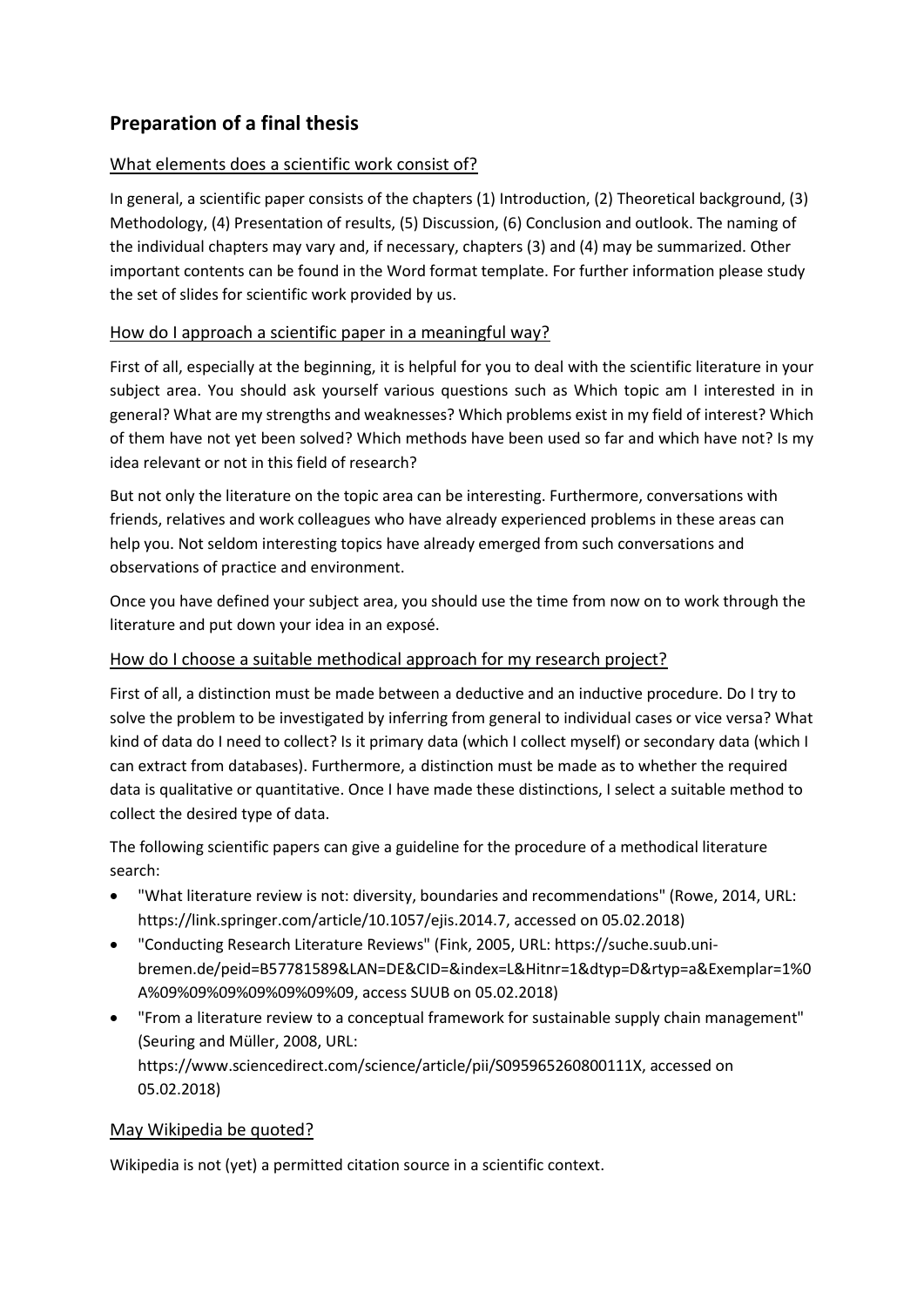#### What actually is Statista?

Statista is a German online portal for statistics, which statistically processes data from the economy, market and opinion research institutions and makes them available in German and English. The University of Bremen offers free access to the content of Statista. Since Statista uses and prepares data from business, market and opinion research institutions, it is always advisable to refer to the original source when quoting.

# **Miscellaneous**

# Is it possible to arrange a supervision appointment before the application phase to discuss possible topics?

No, supervision with regard to topic identification and the design of the research question is not planned during the application window. Open questions can be clarified with the assigned supervisor after the confirmation of supervision. Independent study of a relevant topic is part of the examination. Therefore, we expect you to work independently on the research problem.

#### Are external papers supervised?

There are no differences in the evaluation criteria for internal and external theses. In the case of an external thesis, two parties must be satisfied: science and practice. A thesis can develop the theoretical framework to solve a problem in the company and if there is enough time, the empirical contact can validate the developed model. In order not to have a worse starting position before the beginning of your writing phase, we recommend that you write your exposé with a stronger reference to superordinate topics and put the problem into a theoretical context. The focus of your investigation should be on expanding the research landscape or confirming or rejecting theoretical scientific facts.

#### Why do I need a literature management program?

Working with sources and citations is essential in a scientific elaboration. The correct and structured approach is an additional challenge, especially for the first scientific papers. In order to have more time for the essentials while working, we recommend an automatic solution for the administration of your sources.

#### Why is a research question important?

With a scientific paper you expand the research landscape with a good topic. In the worst case, you have worked on something that someone before you had already thought through. In both cases, however, you had previously come up with one or more research questions that helped you to distinguish between relevant and unimportant literature. The research question guides you through your intention to write a scientific paper. In addition, your research question helps other researchers and colleagues to better understand your task.

#### Why do I have to prepare an exposé?

The evaluation of a bachelor or master thesis has strict formal as well as professional evaluation criteria. An important point of evaluation is the independent work. By independently dealing with your topic in sufficient depth, you will acquire basic knowledge in advance and before you register your thesis. This will help you to generate a better overview and to better estimate the amount of work required. In addition, we can identify the areas in which support is required on the basis of your submitted exposé, and accordingly provide specific advice and offer support.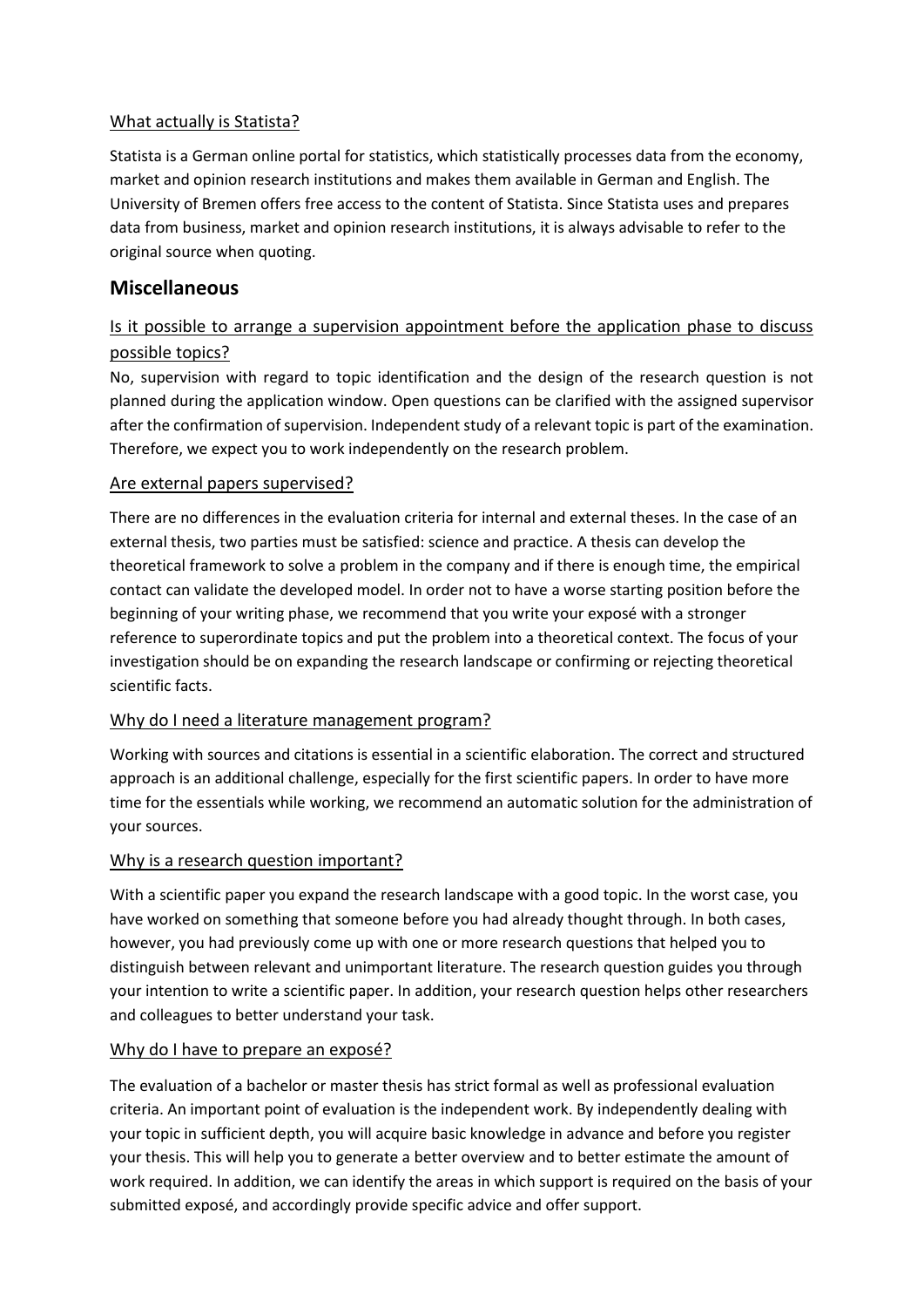#### Which topics can I write about at the Professorship of Global Supply chain Management?

In general, topics in Professorship of Global supply chain management can be in relation to these three broad areas:

#### **1. Logistics, operations & Supply Chain Performance**

This segment should concentrate on the risk, complexity and the performance analysis approach in the area**.** 

e.g.:

- Controlling logistics risk and performance for Global Supply Chain Management
- Supply chain complexity and delivery performance
- …

# **2. Digitization and (Information-) Technology in Logistics, Supply chain management and Operation Management**

This segment involves all the modern technologies in terms of digitalisation such as Big data analytics, Blockchain, hyperloop, predictive analytics, machine learning, etc. and how they can be applied in the core title fields.

e.g.:

- Big data analytics and application for logistics management
- Blockchain's roles in meeting key supply chain management objectives
- Blockchain technology and its relationships to sustainable operations management
- Implication of data science and predictive analytics in supply chain management
- New transportation technologies like Hyperloop
- …

#### **3. Global Supply Chain Strategy**

This segment involves the idea of applying the different global supply chain strategies such as Lean, Agile and Leagile Supply Chains.

e.g.:

- Investigating the main problems in implementing Lean in global supply chain of retail industries
- Global supply chain migration from lean to agile and customised
- Postponement strategies for global supply chain
- …

Note: The topics mentioned here are only for exemplary purpose. The students have the freedom to form their own topics in relevance to the three areas mentioned above. There is also a possibility to combine the areas and generate their own topics such as "Big data and predictive analytics for supply chain and organizational performance" or "Proactive supply chain performance management with predictive analytics".